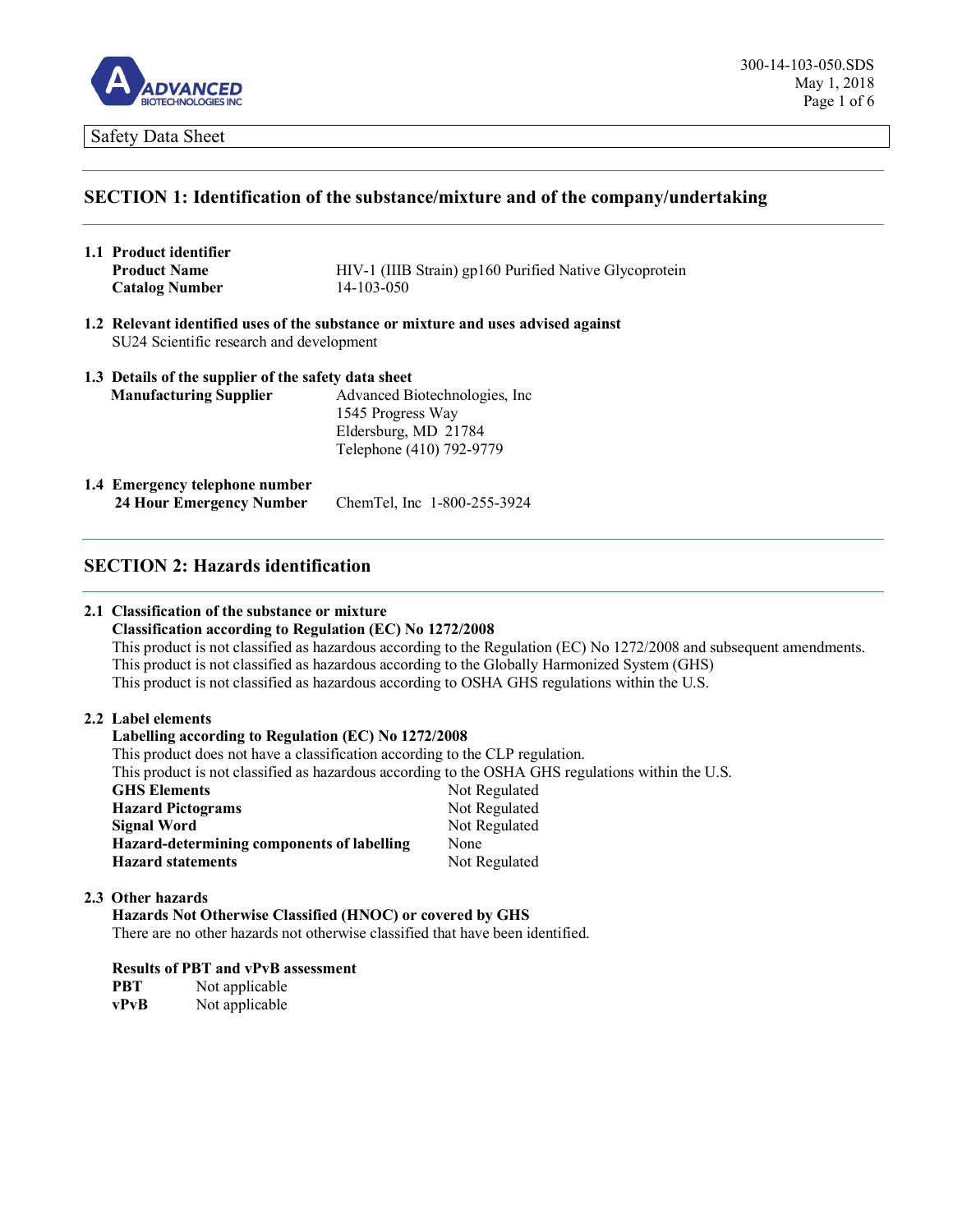

# **SECTION 3: Composition/information on ingredients**

#### **3.2 Mixtures**

Description: Mixture consisting of 1X Dulbecco's Phosphate Buffered Saline with HIV-1 gp160

| <b>Components</b>                                                             |                                    | <b>Concentration/Amount</b> |
|-------------------------------------------------------------------------------|------------------------------------|-----------------------------|
| Dulbecco's Phosphate Buffered Saline (DPBS) Components                        |                                    | (1X)                        |
| Sodium Phosphate, Dibasic<br>Synonym: Disodium hydrogenorthophosphate         | CAS: 7558-79-4<br>EC No: 231-448-7 |                             |
| Potassium Phosphate, Monobasic<br>Synonym: Potassium dihydrogenorthophosphate | CAS: 7778-77-0<br>EC No: 231-913-4 |                             |
| Sodium Chloride                                                               | CAS: 7647-14-5<br>EC No: 231-598-3 |                             |
| Potassium Chloride                                                            | CAS: 7447-40-7<br>EC No: 231-211-8 |                             |
| $HIV-1$ gp160                                                                 |                                    |                             |

# **SECTION 4: First aid measures**

#### **4.1 Description of first aid measures**

| <b>After inhalation</b> | Supply fresh air; consult doctor in case of complaints.                         |
|-------------------------|---------------------------------------------------------------------------------|
| After skin contact      | Immediately wash with water and soap and rinse thoroughly.                      |
| After eve contact       | Rinse immediately with plenty of water and seek medical advice.                 |
| After swallowing        | If swallowed, seek medical advice immediately and show the container/label/SDS. |

- **4.2 Most important symptoms and effects, both acute and delayed** No further relevant information available.
- **4.3 Indication of any immediate medical attention and special treatment needed** No further relevant information available.

# **SECTION 5: Firefighting measures**

#### **5.1 Extinguishing media**

Use fire extinguishing methods suitable to surrounding conditions.

**5.2 Special hazards arising from the substance or mixture**  No further relevant information available.

#### **5.3 Advice for firefighters**

Protective equipment: No special measures required.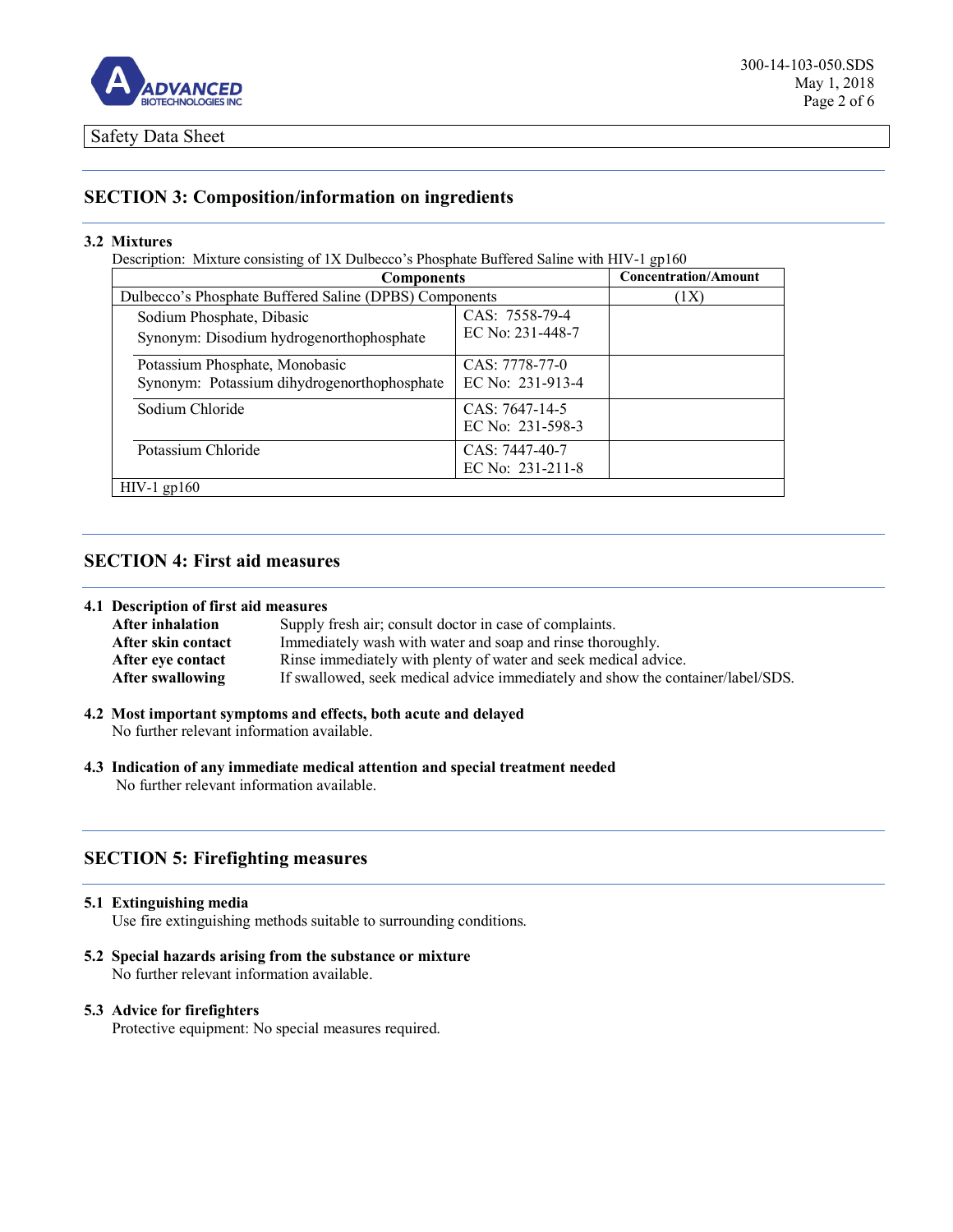

### **SECTION 6: Accidental release measures**

- **6.1 Personal precautions, protective equipment and emergency procedures** To minimize contact, wear a laboratory coat, nitrile or latex gloves, and protective glasses.
- **6.2 Environmental precautions**

Disinfect material before disposal.

**6.3 Methods and material for containment and cleaning up** Take up with absorbent material. Disinfect area with 3% hydrogen peroxide followed by 70% isopropyl alcohol.

#### **6.4 Reference to other sections**

See Section 7 for Safe Handling. See Section 8 for Exposure Controls. See Section 13 for Disposal.

# **SECTION 7: Handling and storage**

#### **7.1 Precautions for safe handling**

This inactivated biological preparation should be handled in accordance with Good Laboratory Practices and any applicable local guidelines. Wear appropriate protective equipment (see Section 8). Practice good work hygiene.

**7.2 Conditions for safe storage, including any incompatibilities** Storage temperature  $\leq$  -70°C in well-sealed receptacle.

#### **7.3 Specific end use(s)**

No further relevant information available.

### **SECTION 8: Exposure controls/personal protection**

#### **8.1 Control parameters**

**Ingredients with limit values that require monitoring at the workplace** The product does not contain any relevant quantities of materials with critical values that have to be monitored at the workplace.

#### **8.2 Exposure controls**

| Personal protective equipment        |                                                                                                                                                      |
|--------------------------------------|------------------------------------------------------------------------------------------------------------------------------------------------------|
| General protective/hygienic measures | The usual precautionary measures are to be adhered to when handling                                                                                  |
|                                      | chemicals and biological material.                                                                                                                   |
| Ventilation                          | Work in a biological safety cabinet to reduce the possibility of exposure.                                                                           |
| <b>Respiratory protection</b>        | Use a properly fitted, air-purifying or air-fed respirator complying with an<br>approved standard, if a risk assessment indicates this is necessary. |
| <b>Protection of hands</b>           | Protective gloves (i.e. nitrile or equivalent).                                                                                                      |
| Eye protection                       | Safety glasses or safety goggles, as appropriate.                                                                                                    |
| <b>Body protection</b>               | Protective work clothing and laboratory coats.                                                                                                       |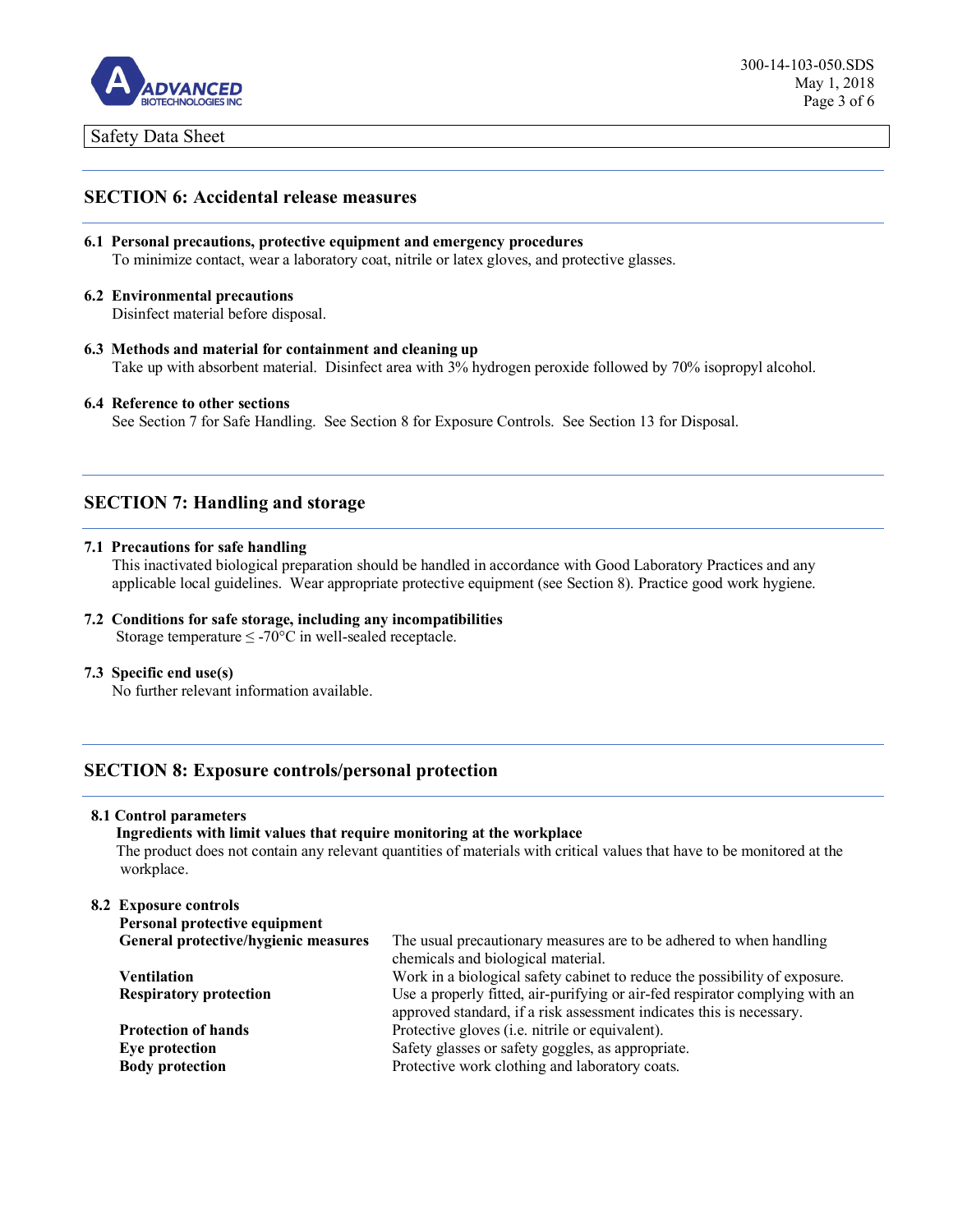

300-14-103-050.SDS May 1, 2018 Page 4 of 6

# **SECTION 9: Physical and chemical properties**

|  | 9.1 Information on basic physical and chemical properties<br><b>General Information</b> |                                               |  |
|--|-----------------------------------------------------------------------------------------|-----------------------------------------------|--|
|  |                                                                                         |                                               |  |
|  | Appearance                                                                              | Form: Liquid                                  |  |
|  |                                                                                         | Color: Clear                                  |  |
|  | Odor                                                                                    | Odorless                                      |  |
|  | <b>Odor Threshold</b>                                                                   | Does not apply, as substance is odorless.     |  |
|  | pН                                                                                      | 7.4                                           |  |
|  | Change in condition                                                                     | Melting point/Melting range: Not determined   |  |
|  |                                                                                         | Boiling point/Boiling range: Not determined   |  |
|  | <b>Flash point</b>                                                                      | Not applicable                                |  |
|  | <b>Evaporation rate</b>                                                                 | Not determined                                |  |
|  | <b>Flammability (solid, gaseous)</b>                                                    | Does not apply, substance is a liquid.        |  |
|  | <b>Auto/Self-ignition temperature</b>                                                   | Not determined                                |  |
|  | <b>Decomposition temperature</b>                                                        | Not determined                                |  |
|  | Self-igniting                                                                           | Product is not self-igniting.                 |  |
|  | Danger of explosion                                                                     | Product does not present an explosion hazard. |  |
|  | Vapor pressure/density                                                                  | Not determined                                |  |
|  | <b>Density</b>                                                                          | Not determined                                |  |
|  | <b>Viscosity</b>                                                                        | Not determined                                |  |
|  | <b>Solubility in/Miscibility with Water</b>                                             | Soluble                                       |  |

#### **9.2 Other information**

No further relevant information available.

# **SECTION 10: Stability and reactivity**

| 10.1 Reactivity                         | No further relevant information available. |
|-----------------------------------------|--------------------------------------------|
| 10.2 Chemical stability                 | No further relevant information available. |
| 10.3 Possibility of hazardous reactions | No dangerous reactions known.              |
| 10.4 Conditions to avoid                | No further relevant information available. |
| 10.5 Incompatible materials             | No further relevant information available. |
| 10.6 Hazardous decomposition products   | No further relevant information available. |

# **SECTION 11: Toxicological information**

| Based on available data, the classification criteria are not met.         |  |
|---------------------------------------------------------------------------|--|
| Unknown                                                                   |  |
|                                                                           |  |
| Based on available data, the classification criteria are not met.         |  |
| Based on available data, the classification criteria are not met.         |  |
| Based on available data, the classification criteria are not met.         |  |
| CMR effects (carcinogenicity, mutagenicity and toxicity for reproduction) |  |
| Based on available data, the classification criteria are not met.         |  |
| Based on available data, the classification criteria are not met.         |  |
| Based on available data, the classification criteria are not met.         |  |
| Based on available data, the classification criteria are not met.         |  |
| Based on available data, the classification criteria are not met.         |  |
| Based on available data, the classification criteria are not met.         |  |
|                                                                           |  |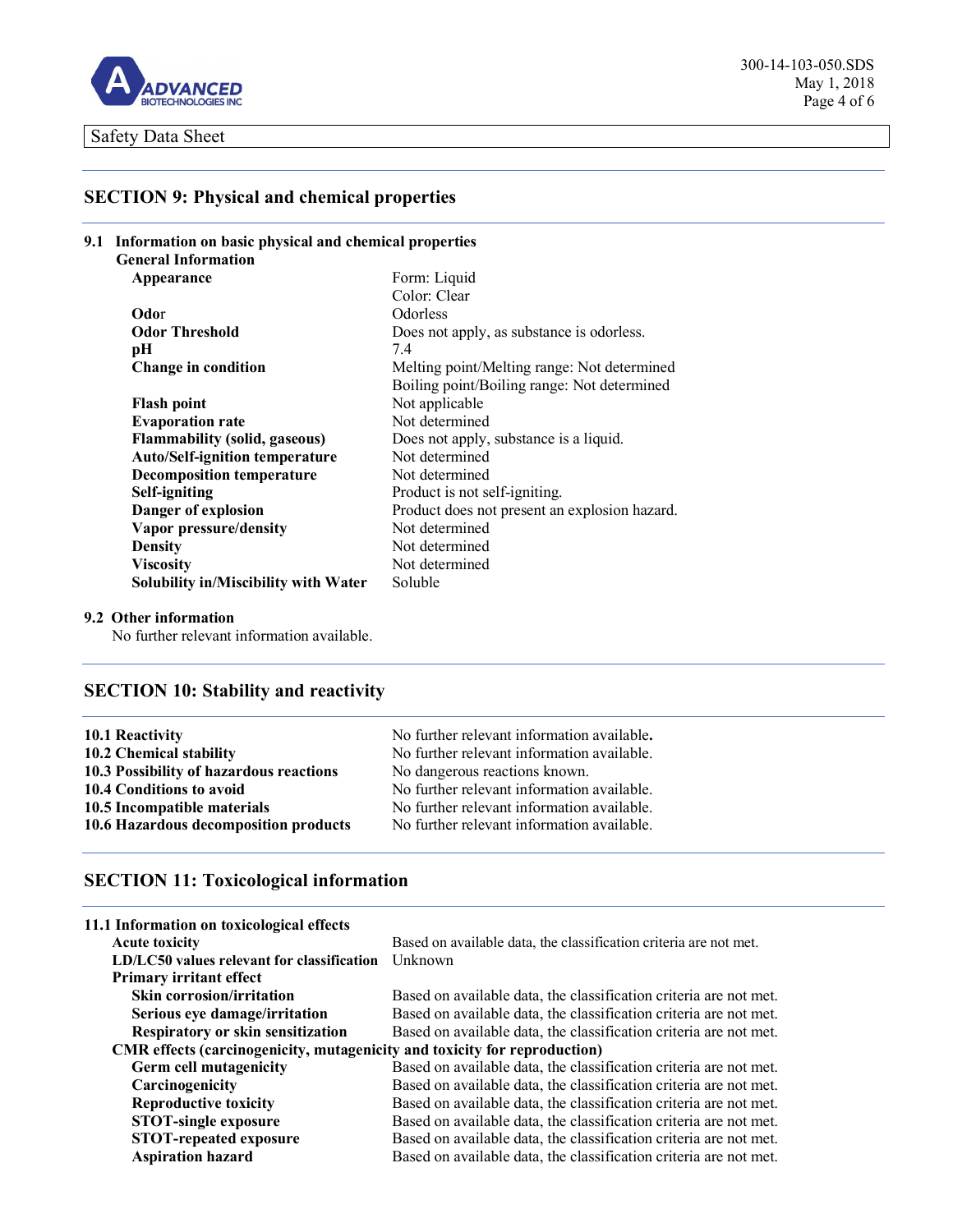

# **SECTION 12: Ecological information**

| 12.1 Toxicity                           |                                                                             |  |
|-----------------------------------------|-----------------------------------------------------------------------------|--|
| <b>Aquatic toxicity</b>                 | No further relevant information available.                                  |  |
| 12.2 Persistence and degradability      | No further relevant information available.                                  |  |
| 12.3 Bioaccumulative potential          | No further relevant information available.                                  |  |
| 12.4 Mobility in soil                   | No further relevant information available.                                  |  |
| <b>Other Information</b>                | The ecological effects have not been thoroughly investigated, but none have |  |
|                                         | been identified.                                                            |  |
| <b>General notes</b>                    | Avoid release to the environment.                                           |  |
| 12.5 Results of PBT and vPvB assessment |                                                                             |  |
| <b>PRT</b>                              | None of the substances present are considered PBT.                          |  |
| vPvB                                    | None of the substances present are considered vPvB.                         |  |
| 12.6 Other adverse effects              | No further relevant information available.                                  |  |

# **SECTION 13: Disposal considerations**

| 13.1 Waste treatment methods                                       |                                                                                                                                                                                                                                                                                  |  |
|--------------------------------------------------------------------|----------------------------------------------------------------------------------------------------------------------------------------------------------------------------------------------------------------------------------------------------------------------------------|--|
| Recommendation                                                     | The user of this product has the responsibility to dispose of unused material,<br>residues and containers in compliance with all relevant local, state, and federal<br>laws and regulations regarding treatment, storage, and disposal for hazardous<br>and nonhazardous wastes. |  |
| Uncleaned packaging recommendation<br>Recommended cleansing agents | Disposal must be made according to official regulations.<br>Disinfection with 3% hydrogen peroxide followed by 70% isopropyl alcohol.                                                                                                                                            |  |

# **SECTION 14: Transport information**

| 14.1 UN number                                                          |                                         |
|-------------------------------------------------------------------------|-----------------------------------------|
| DOT, ADR, IMDG, IATA                                                    | Not Regulated                           |
| 14.2 UN proper shipping name                                            |                                         |
| DOT, ADR, IMDG, IATA                                                    | Not Regulated                           |
| 14.3 Transport hazard class(es)                                         |                                         |
| DOT, ADR, IMDG, IATA Class                                              | Not Regulated                           |
| 14.4 Packing group                                                      |                                         |
| DOT, ADR, IMDG, IATA                                                    | Not Regulated                           |
| 14.5 Environmental hazards                                              |                                         |
| <b>Marine Pollutant</b>                                                 | Mixture Not Classified Marine Pollutant |
| 14.6 Special precautions for user                                       | Not Applicable                          |
| 14.7 Transport in bulk according to Annex II of Marpol and the IBC Code | Not Applicable                          |